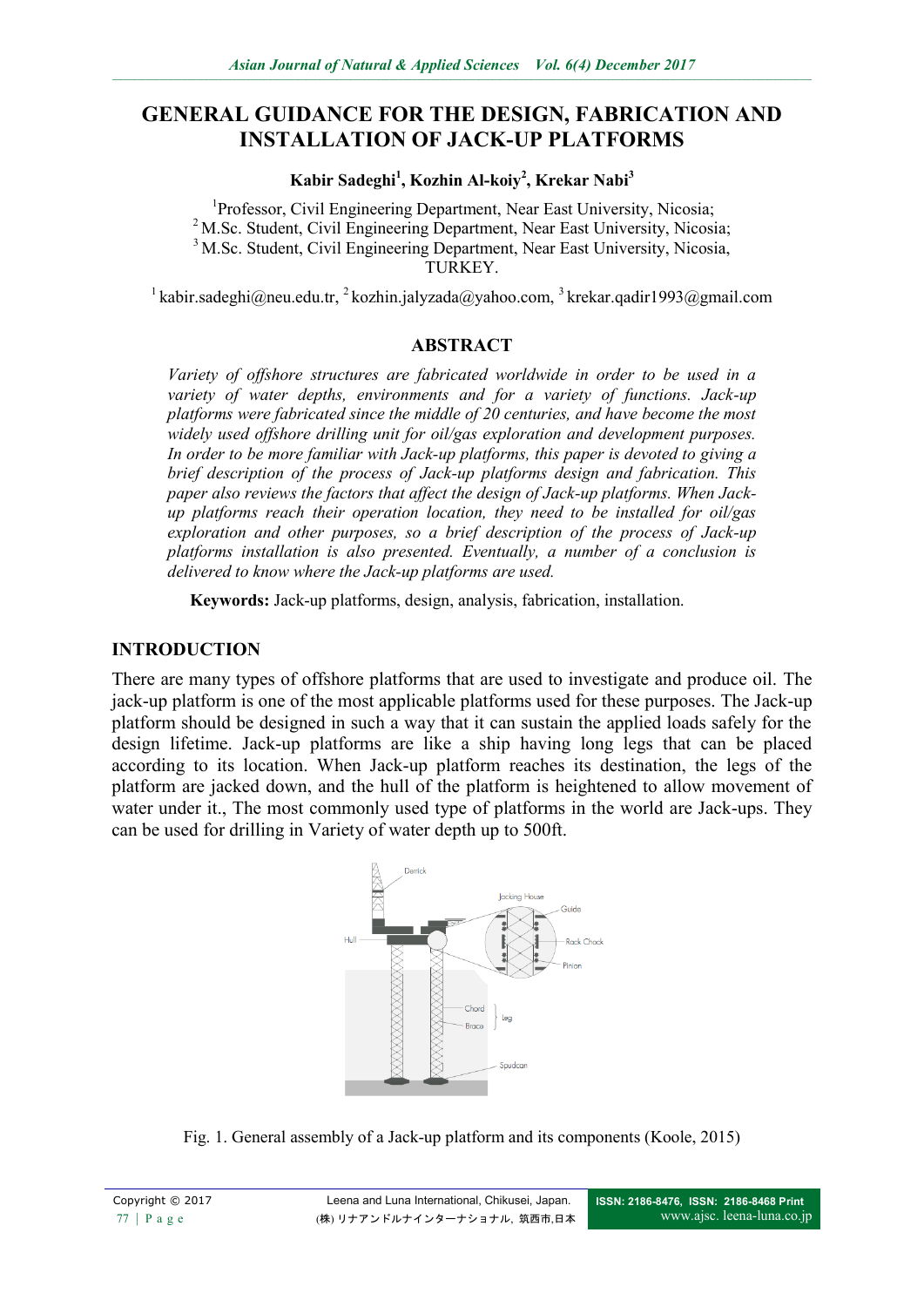Jack-up platforms are used where the depth of water is not greater than the height of Jack-up platform legs regardless the hull height and the gap between the hull and surface of the water in the operation place. During transportation, the platform's hull is on the surface of the water and its legs are sticking high into the air. Jack-up platform structures are almost fabricated by different grade of steel such as high strength steel and mild steel. The chords of Jack-up platform's legs are tightened by bracing in the shapes of K, V, inverted V and X. Fig. 1 illustrates a general assembly of a Jack-up platform and its components.

# **HISTORICAL OVERVIEW**

A total of 641 Jack-up platforms were made from 1950 to 2012. Asia fabricated 45% of the total number of Jack-up platforms during 1950 to 2012, U.S. contributing 37% and Western Europe 8%. Since 2000, U.S. fabricated 14%, Asia contributing 70% and 16% in all other countries.

U.S. began to fabricate Jack-up platforms in the mid to late 1950's and was controlled by U.S. shipyard in the 1960's. US. companies started to invest in Singaporean shipyard so that they reduced the cost of transportation for that region in the early to mid-1970's. At the same time Western Europe, Japanese and Canadian companies begun to compete in the fabrication of Jack-up platforms so the fabrication market growth significantly.

The price of oil was increased in 1970 and early 1980's which led to greater demand for Jack-up platforms' improvement and numbers, So new market participants come out to fabricate Jack-up platforms by the mid-1980's. France, Singapore, Russia, Brazil, and Romania had offered platforms too. The oil price fell down again in 1980 to 1985 so that the demand to fabricate new Jack-up platforms had decreased. 244 Jack-up platforms were fabricated during this period. However, between 1985 to 2000, only 30 platforms were fabricated. Later on, the demand for fabrication of Jack-up platforms went up a little until 2010.

# **DEMAND FACTORS**

The demand for Jack-up platforms is affected by the following factors: i) Oil price, ii)Utilization and day rate, iii) Technology, iv) New discovering, v) Fleet age, and vi) Fabrication Cost.

#### **DESIGNING OF JACK-UP PLATFORMS**

#### **Design Parts of Jack-up Platforms**

Jack-up platforms consist of three main parts that should be considered well in the design phase as follows:

#### *Design Elements (hull and legs)*

Jack-up platforms have box hulls that have a variety of shapes and heights, Jack-up platform hulls rest on a number of legs. The hull is used for accommodation, contains the required equipment to perform drilling and moving the Jack-up platform from one place to another. Legs of Jack-up platforms transfer the vertical and lateral loads to the foundation and then to the ground. The legs consist of a number of chords, extended throughout the length of the leg. The chords are tightened by bracing such as K, V, X and V inverted types. The legs can be lowered and raised by the mechanical system.

#### *Foundation*

Independent-leg spudcans or mats are the foundation types for Jack-up platforms. Legs are connected to a rigid plate structure that is mat. Mat foundation is used where the underneath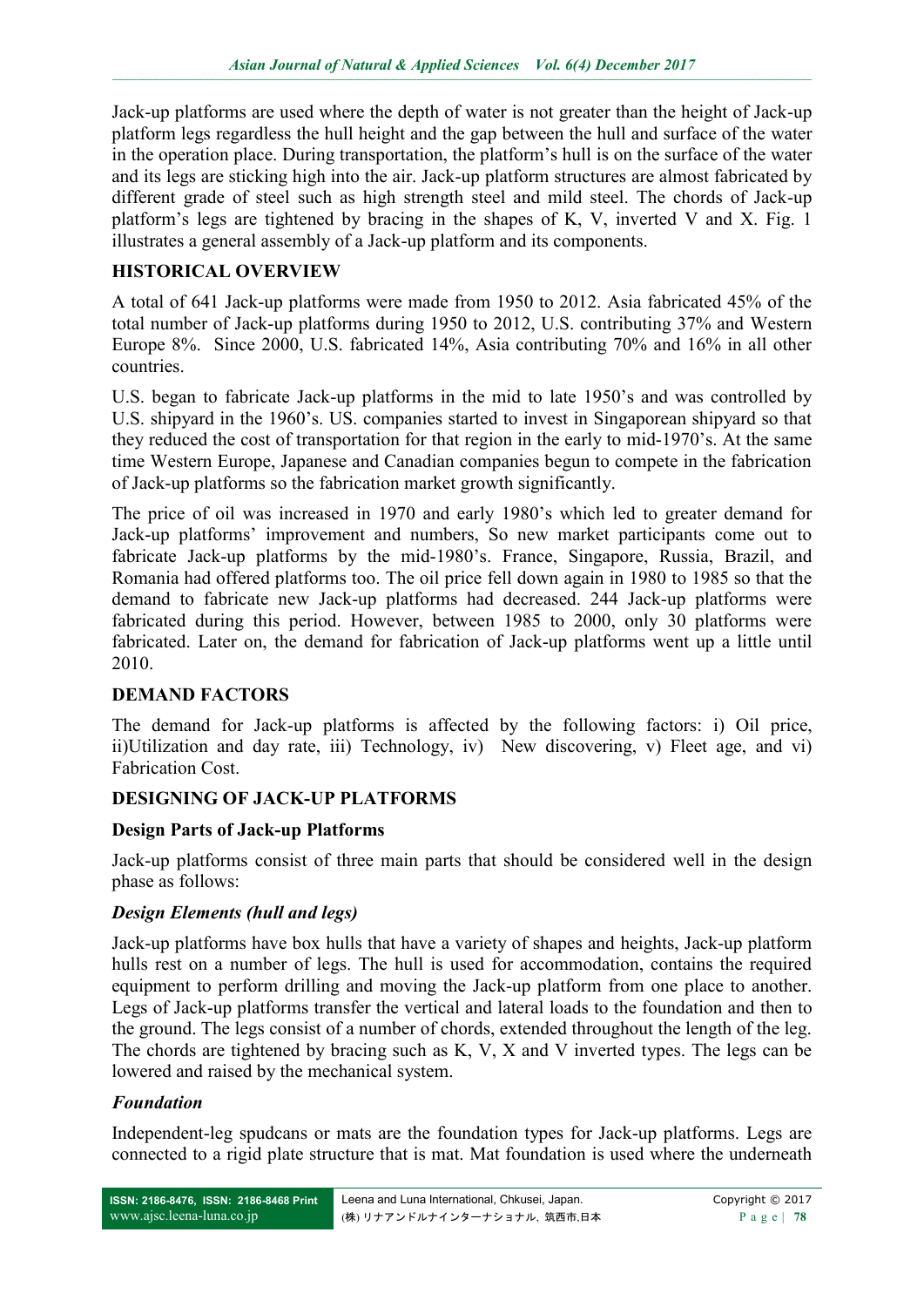soil is leveled or when the soil is soft, but independent-leg spudcans are attached to the legs of the Jack-up independently so that it can be used in different levels of soil. They are designed in such a way to pass into the seabed and stabilize the platform to resist applied loads. Independent-leg Jack-up platforms are usually more expensive than mats since they are more applicable in a variety of places.

# *The Drilling Rig*

There are two types of drilling rig on Jack-up platforms, which are cantilevered and slot. A slot Jack-up platform places the drilling unit in the deck of the hull, and cantilevered Jack-up platform places the drilling on cantilevers that extended outward from the hull. Cantilevered designs are more suitable than slots since they enable to drill the oil wells on fixed platforms and closely spaced wells without repositioning rigs.

## **Factors influencing the design of Jack-up platforms**

The main factors affecting the design of Jack-up platforms are as follows:

## *Number of Legs*

Early Jack-up platforms were built with a large number of legs, sometimes more than ten legs. However, with the growth of technology, Jack-up platforms also were developed. Nowadays, the majority of Jack-up platforms have three legs that placed in each corner of the hull. The three-leg Jack-up platforms are mostly used in oil and gas industries, but there are other Jack-up platforms that have four legs and more, they are used in other fields of work.

Three-legged Jack-up platforms are more useful in comparison to four-legged units. Threelegged units are able to support more loads on the hull while floating than four leg units since three-legged unites have the less vertical weight of the legs and its associated Jacking system. Platforms that have three legs are cheaper since they use less steel for their fabrication. Moreover, the area subjected to environmental loads are less in the three-legged unites in comparison with the other platforms. On the other hand, the main advantage of the fourlegged unites is greater stableness and a shorter time required to install the platform.

# *Leg's Length*

Water depth ability is the most important property of Jack-up platforms and affects its use and cost. Water depth capability is directly proportioned to the leg's length, which means if the water depth increases, the leg's length must be increased as well. The depth of water also has an impact on the volume of the hull. Since the water depth has such effect on the Jack-up platform design, it influences the cost of fabrication.

#### *Conditions of Different Environments*

The environmental condition has an impact on the leg's length, hull volume, and leg's structure. For the Jack-up platforms expose to a harsh environment, a greater space between the sea level and the hull is required to let the water move freely below the hull. Simultaneously, the spacing between the platform's legs should be increased to gain a better stability of the platform in a harsh environment. In the harsh environments, the effect of wind and current loads can lead the change in the design consideration including the legs, hulls, and foundation.

# *Leg's type*

Jack-up platform's legs are classified into cylindrical legs and trussed legs that consisted a number of chords that tightened by the braces. Fabrication of the leg trusses are more expensive than the cylindrical legs, and they require a large number of welds to join braces to the chords. Despite that, the trussed legs have many advantages in comparison to cylindrical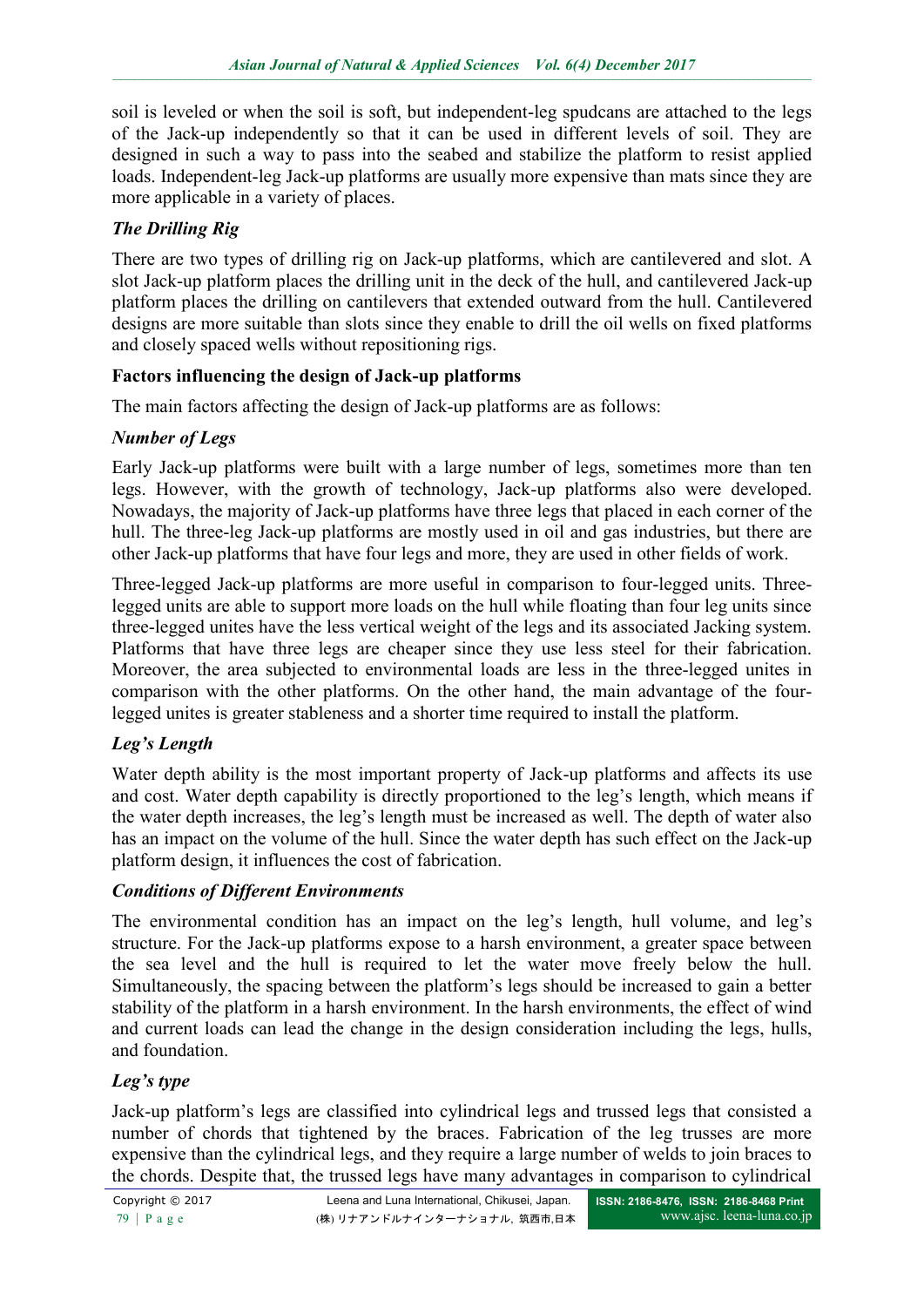legs, the cylindrical legs are heavier than the trussed legs, so the steel cost is decreased for the trussed legs, and the trussed legs provide a better stability during the afloat case. The exposed area to the wind, current, and wave is reduced in the trussed legs, which reduces the high risk of loss during the storm. Early Jack-up platforms consisted of cylindrical legs. Nevertheless, later the Jack-up platforms developed to be used in deeper waters, so the trussed legs have become more common. Today all the platforms are fabricated with legs having trussed structures.

# *Chord Number and Type*

There are different ways to organize the leg's chords. The selection of the number and type of the chord is affected by the result of the structural analysis and the interaction between the leg of the platform and the Jacking system. Two main types of leg's chords are half round and teardrop chord.

#### *Footing's Structure*

The legs of the Jack-up platforms are connected to a footing structure. The footing structures are either mat-like structure or independent spudcans. In both conditions, the aim of the foundation is to enlarge bearing area under the footing. Mat footing has dimensions approximately similar to the hull and they are box-like structures. Mat foundations have greater bearing area than independent spudcans and they are better than spudcans in soft seabeds. Nevertheless, Mat foundation cannot be used in sloping seabeds and near pipelines. By contrast, the spudcans are used on sloping seabeds and in different soil types. Spudcans are more popular especially when the depth of water is increased. Nowadays, the majority of footing structures are spudcans.

## **STRUCTURAL ANALYSIS**

Jack-up platforms are predominantly subjected to gravitational and environmental loads. The forces in the horizontal direction are mainly resulted from the environmental loads that cause shear and overturning moment. The forces in the vertical direction result from gravitational loads. The vertical and horizontal forces are transferred to the legs then to the spudcans, and finally to the ground. Jack-up platforms are subjected to different types of loadings that are shown in Fig. 2. Fig. 2. demonstrates a 2D representation of the gravitational, environmental, and the resulting foundation loads.



Fig. 2. 2D representation of gravitational, environmental, and the resulting foundation loads (Koole, 2015)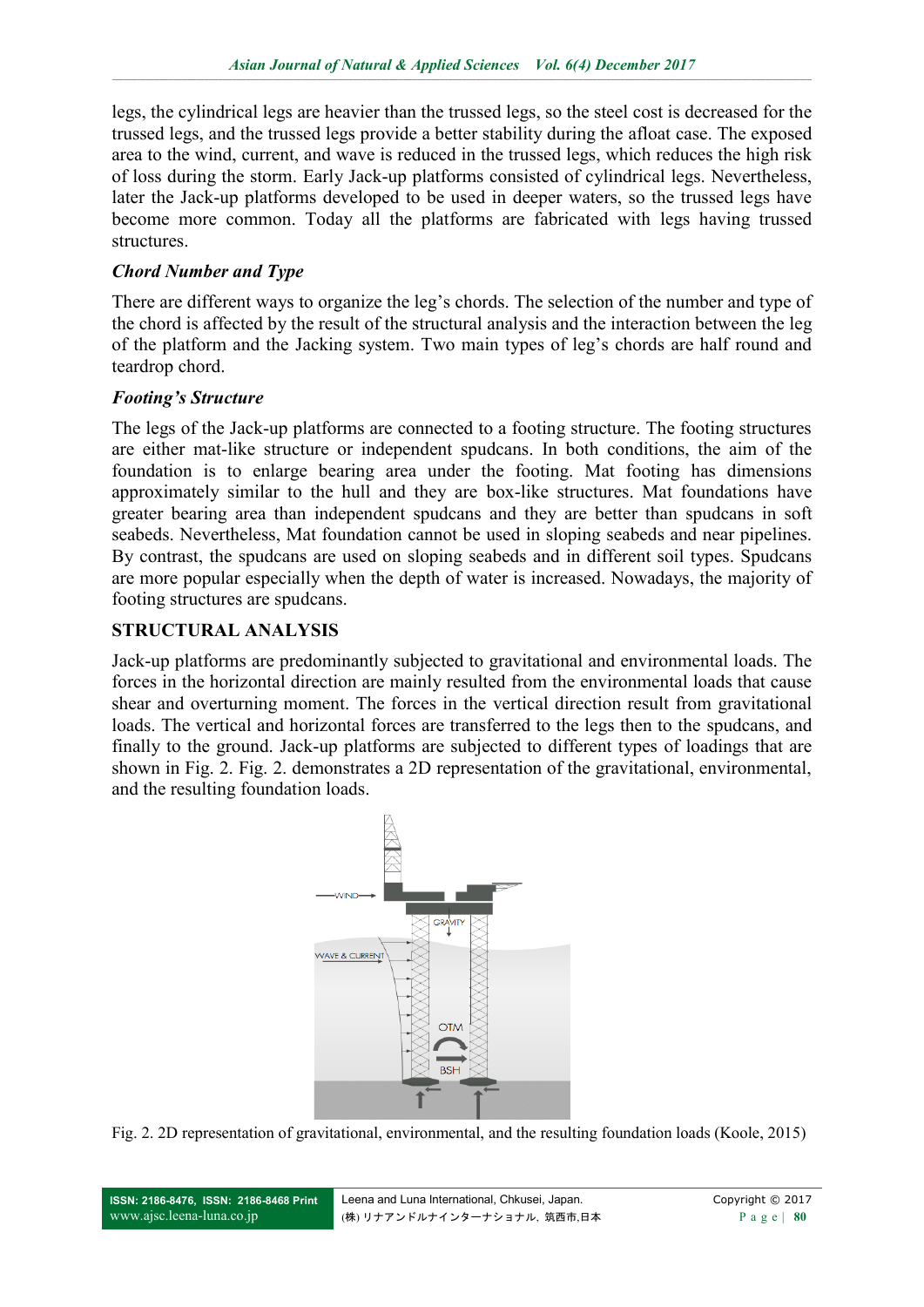# **MAIN ANALYSIS REQUIRED FOR JACK-UP PLATFORMS**

The main analysis that should be performed to design Jack-up platforms are listed as follows:

- i. In place analysis
- ii. Earthquake analysis
- iii. Impact analysis
- iv. Temporary assembling analysis
- v. Hydrodynamic analysis
- vi. Transportation analysis
- vii. Installation analysis

## **FABRICATION PROCESS OF JACK-UP PLATFORMS**

A wide leveled empty land beside shoreline, a number of cranes and a large enclosed space for carrying out proper welding are essential for the fabrication of Jack-up platforms. Transformation of materials, welding, plumbing, installation of machines, outfit materials and electrical work are main work activities in the fabrication of Jack-up platforms. Then the fabricated platform needs to be transferred to the waterway by launching system to reach its location.

The different parts of a Jack-up platform are fabricated as follows:

#### **Spudcans**

Spudcans are made of hollow steel structures. Spudcans and hulls can be fabricated beside each other or they can be fabricated close to each other. After fabrication of the spudcans, they lifted into the hulls.

#### **Hull**

The hull is fabricated from steel; a horizontal steel plate rests on secondary beams transferring the loads to the girders that are spaced 6 to 9 feet. 30- to 50-ksi steel is generally used to fabricate the hull, but some parts of the hull around the platform legs are manufactured from a high-grade steel to withstand the load.

#### **Topsides**

After placing spudcans and hull, the jacking system and the topside including accommodation and offices are set up. The installation of other equipment, machinery, and outfitting work may be performed after or before putting the Jack-up in the water but it is more useful if performed before launching.

#### **Racks and Half-Rounds**

Chord structures depend on the platform design, but the majority of them consist of three chords. A rack and half-rounds are welded together to form chords. Manufacturing of racks and half-rounds go through initial stages that transform high strength steel forms from steel mill into the half-rounds and racks.

In the early stage, racks are a solid plate and the plate is cut in order to form teeth shape. On the other hand, a flat plate of high strength steel is brought, and then a pressure is applied to it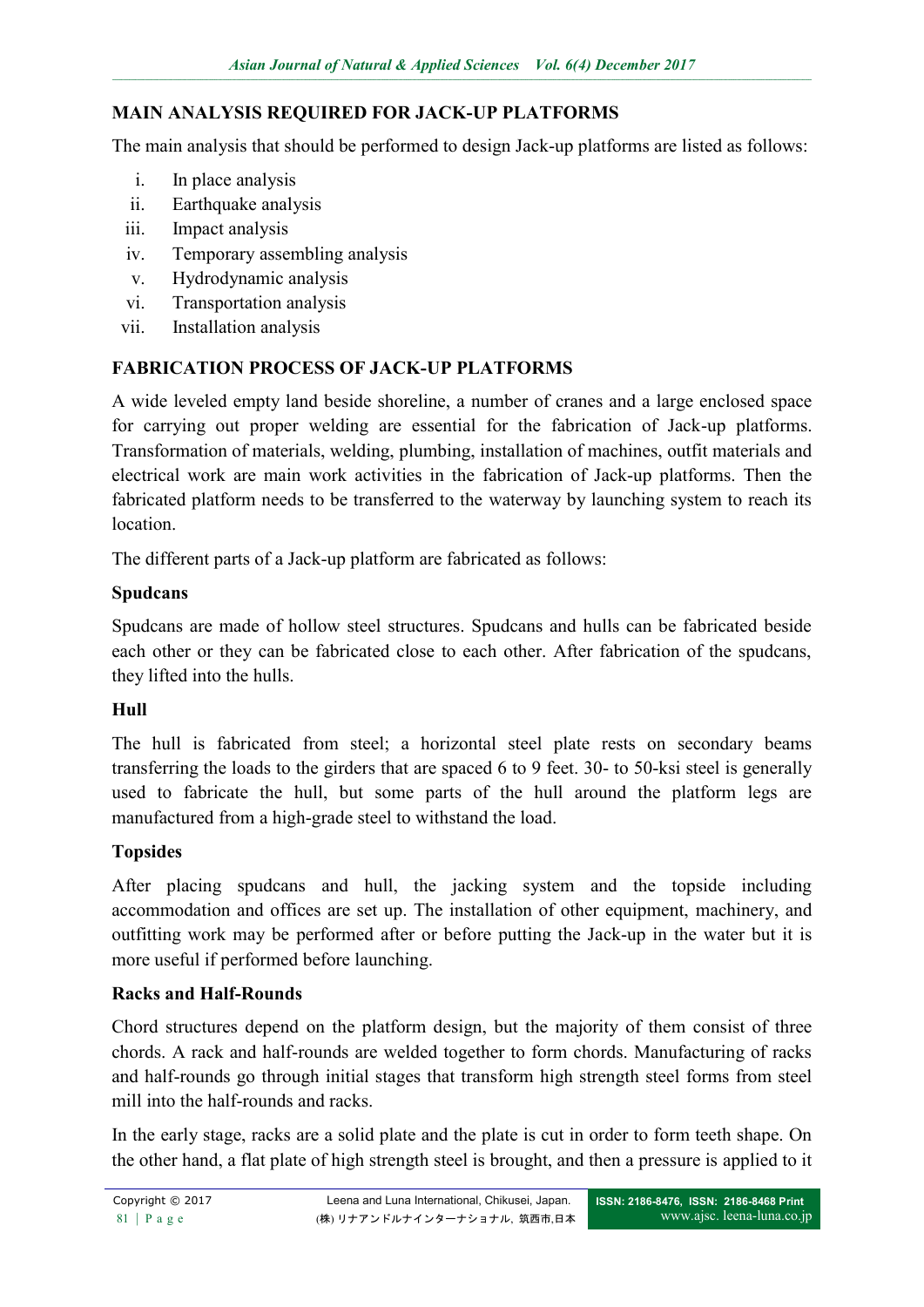to form half-rounds. Later racks are welded to semicircular (half-rounds). Eventually, they are provided to the shipyard in order to be placed on the Jack-up platforms.

## **Launching**

Jack-up platforms are fabricated beside the quays or in dry-docks. There are different ways for launching platforms; a slipway is used to launch the platforms into the water or several cranes are used to lift the platform so that the platform is walked into the water.

## **Derrick and Cantilevers**

The derrick and cantilevers are built modularly and separately, then gathered together and set onto the hull, followed by launching the derrick that is generally fabricated by special firms in the shipyard and then transferred to be attached to the platform.

# **Leg Assembly**

Before launching, in the early stage of fabrication, the spudcans and the jacking system are attached to the first section of the leg. After launching, the remaining sections of the leg are added by crane. They are added to the legs from the top or by using the lift capacity of the Jack-up platforms.

## **Delivery and classification**

Jack-up platforms are offered to the buyer after final outfitting. The Jack-up platforms need to go through sea trials to get acceptance certification by the classification society. A set of guidelines are delivered for fabrication and design by classification societies so that the Jackup platforms meet the requirements and could do their work properly.

# **INSTALLATION**

After fabrication of Jack-up platforms, Jack-up platforms are floated and moved toward the offshore drilling location on a hull with its legs elevated. Then, when it reaches its specified destination, the legs are lowered until the spudcans penetrate into the seabed. After that, the hull is stabilized by increasing the weight of it. By pumping the seawater into the ballast tanks placed in the hull, its vertical load is increased. The procedure of Jack-up platforms installation is illustrated in Fig. 3.



Fig. 3. Jack-up platform installation, preloading, and operation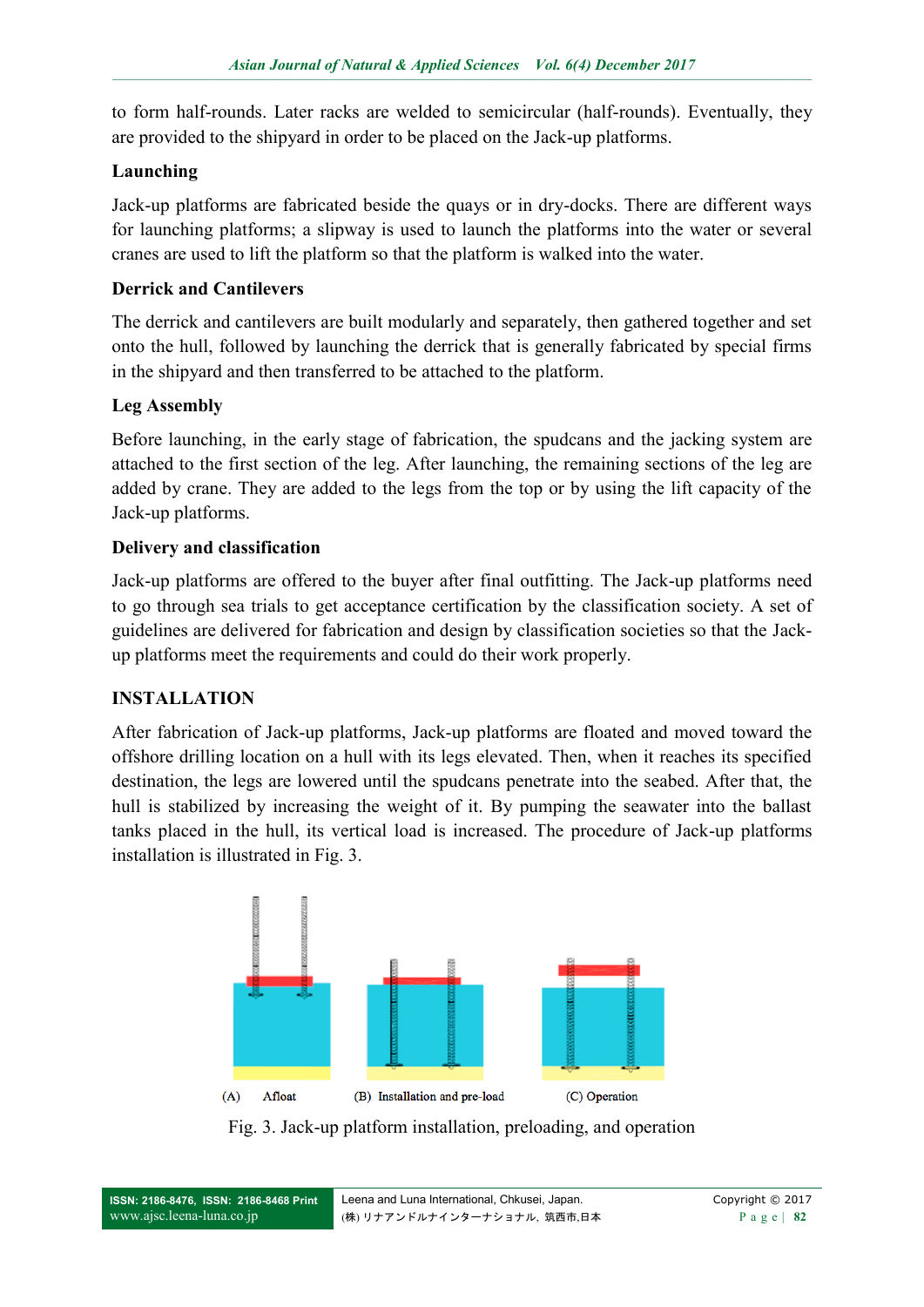For additional information on the environmental data together with necessary formulas and the data needed for design and analysis of such structures, the instructions, data and recommendations given by (Kaiser et al., 2013), (DNV Technical Report, 1996), (Jerman, 2015), (API, 2010), (Sadeghi, 1989, 2001, 2004, 2007a, 2007b, 2008 and 2013), (US Army Coastal Engineering Research Center, 1980), (US Army Corps of Engineers, 2002), Muyiwa and Sadeghi, 2007), (Sadeghi and Aleali, 2008) (Nouban and Sadeghi, 2013 and 2014), (US Army Corps of Engineers, 2011), (Nouban, 2016), (Nouban et al., 2016) and (Nouban et al., 2017) can be used.

## **CONCLUSION**

Jack-up platforms are selected primarily based on the deck equipment required to perform its service and the water depth consideration. Jack-up platforms may be used in water depth up to 500ft. When the depth of water is more than 500ft, another type of platform such as semisubmersible platform of drilling ship should be used.

Another important point is that the Jack-up platforms should be well floated and well installed because most of the failures of Jack-up platforms are due to their installation and floating processes.

## **REFERENCES**

- [1] API. (2010). *Recommended practice for planning, designing & constructing fixed offshore platforms*. Washington: API Publishing Services.
- [2] DNV Technical Report. (1996). Guidelines for offshore structural Reliability-DNV Application to Jack-up Structure, Report no. 95-0072. USA: DNV.
- [3] Jerman, J. (2015). *Evaluation of a rigid element for offshore applications*. USA: University of Joseph Fourier - Plaxis.
- [4] Kaiser M. J., Snyder, B., & Pulsipher A. G. (2013). Offshore drilling industry and rig construction market in the Gulf of Mexico. US: U.S. Department of the interior bureau of ocean energy management, Louisiana State University Center for Energy Studies, Coastal Marine Institute, OCS Study, BOEM 2013-0112, 32-95.
- [5] Koole, T. (2015). *Modern jack-ups and their dynamic behavior*. US: Delft University of Technology.
- [6] Muyiwa, O. A., & Sadeghi, K. (2007). Construction planning of an offshore petroleum platform. *GAU Journal of Soc. & Applied Sciences*, *2*(4), 82-85.
- [7] Nouban, F. (2016). An overview guidance and proposition of a WBS template for construction planning of harbors. *Academic Research International*, *7*(3), 9-24.
- [8] Nouban, F., & Sadeghi, K. (2014). Analytical model to find the best location for construction of new commercial harbors. *Academic Research International*, *5*(6), 20- 34.
- [9] Nouban, F., French, R., & Sadeghi, K. (2016). General guidance for planning, design and construction of offshore platforms. *Academic Research International*, *7*(5), 37-44.
- [10] Nouban, F., Sadeghi, K., Abazid, M. (2017). An overall guidance and proposition of a WBS template for construction planning of the template (jacket) platforms. *Academic Research International*, *8*(4).
- [11] Sadeghi, K. (1989). *Design and analysis of marine structures*. Tehran: KNT University of Technology.